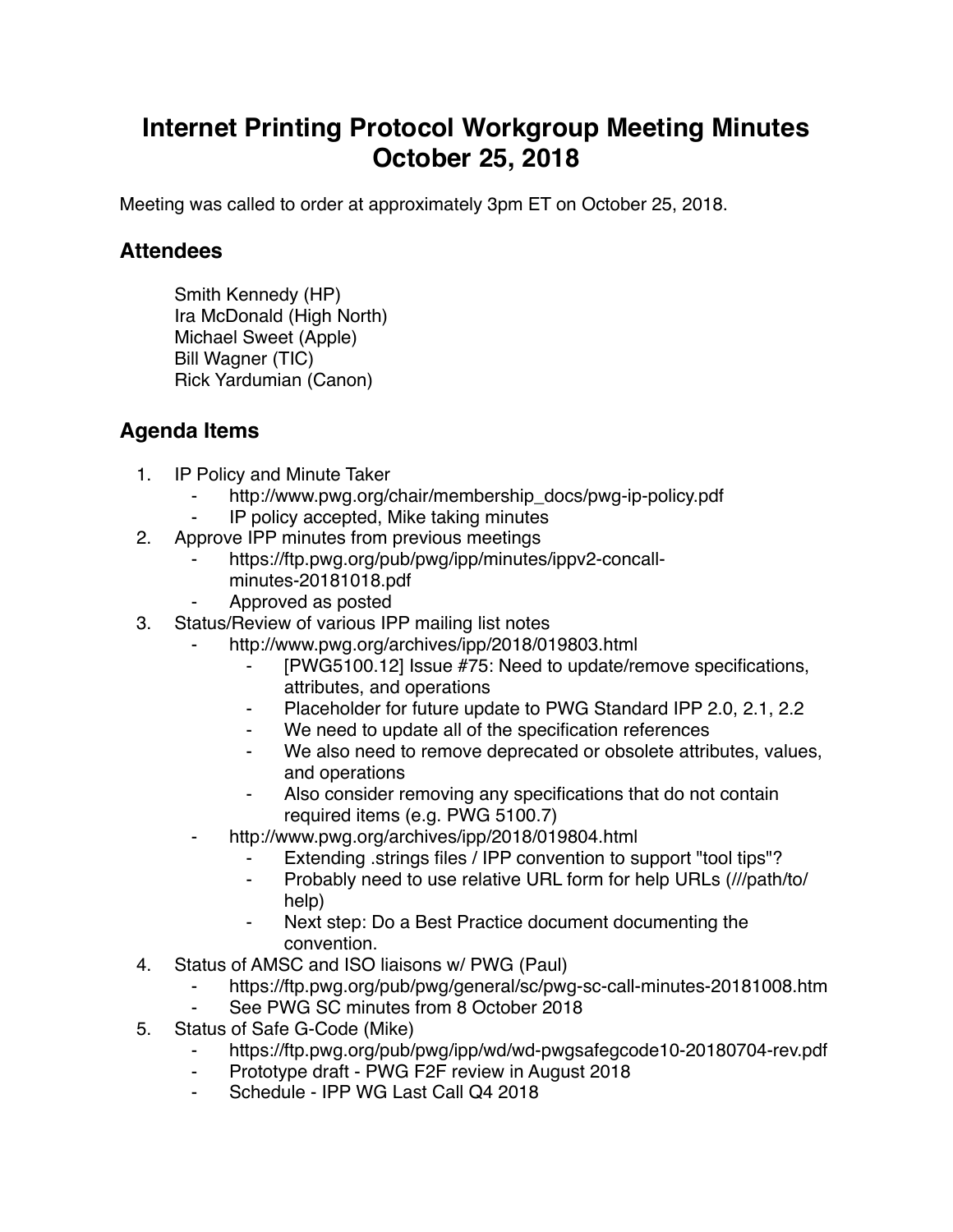- 6. Status of IPP 3D Printing Extensions v1.1 (Mike)
	- ⁃ https://ftp.pwg.org/pub/pwg/ipp/wd/wd-ipp3d11-20180704-rev.pdf
	- Prototype draft PWG F2F review in August 2018
	- Schedule PWG Last Call Q4 2018
- 7. Status of How to Print Using the IPP (Mike)
	- https://ftp.pwg.org/pub/pwg/ipp/wd/wd-ippguide-20180918.html
	- ⁃ https://ftp.pwg.org/pub/pwg/ipp/wd/wd-ippguide-20180918.pdf
	- ⁃ https://github.com/istopwg/pwg-books
	- ⁃ IPP WG review in September 2018
	- ⁃ Stable draft edits pending from 09/27/18 review
	- ⁃ Schedule one more quick review and then post to PWG site
- 8. Status of IPP Encrypted Jobs and Documents (Mike)
	- https://ftp.pwg.org/pub/pwg/ipp/wd/wd-ipptrustnoone10-20180328-rev.pdf
	- ⁃ Interim draft PWG F2F review in May 2018
	- ⁃ Good news PGP-based path forward on 06/04/18!
	- Schedule Mike to work on updated draft w/ just PGP this fall
- 9. Status of IPP System Service (Ira/Mike)
	- https://ftp.pwg.org/pub/pwg/ipp/wd/wd-ippsystem10-20180701-rev.pdf
	- ⁃ Prototype draft PWG F2F review in August 2018
	- ⁃ Prototyping tasks being tracked as a Github project
	- Schedule prototype in "ippserver" Stable draft in Q3/Q4 2018
- 10. Status of IPP Everywhere Printer Self-Certification 1.0 Update 3
	- ⁃ http://ftp.pwg.org/pub/pwg/ipp/minutes/ippv2-f2f-minutes-20180515.pdf
	- ⁃ http://www.pwg.org/archives/ipp/2018/019806.html
	- ⁃ Goals: ipptool and ippfind updates
	- ⁃ macOS, RedHat, Ubuntu, Windows versions
	- ⁃ Note: All binaries are for 64-bit systems only
	- ⁃ Please provide feedback before November 5, 2018
	- We plan to post update 3 before the November vF2F
	- Two issues in first 1.0u3 drop:
		- ipp-tests.bat did not error out for "hostname.local" (incorrect usage)
		- ⁃ document-tests.bat had a problem with color.jpg (second beta posted to fix it)
- 11. Status of IPP Everywhere 1.1 (Mike)
	- ⁃ https://ftp.pwg.org/pub/pwg/ipp/wd/wd-ippeve11-20180926-rev.pdf
	- Prototype draft IPP WG review on 9/27/18
	- Schedule Q3/Q4 2018
- 12. Status of IPP Everywhere 1.1 Self-Certification Manual 1.1 (Mike)
	- https://ftp.pwg.org/pub/pwg/ipp/wd/wd-ippeveselfcert11-20180704-rev.pdf
	- ⁃ Prototype draft PWG F2F review in August 2018
	- Schedule Q3/Q4 2018
- 13. Status of IPP Document Object v1.1 (Mike)

#### https://ftp.pwg.org/pub/pwg/ipp/wd/wd-ippdocobject11-20181022-rev.pdf

- Schedule TBD
- 14. Status of IPP Job Extensions v1.1 (Mike)
	- https://ftp.pwg.org/pub/pwg/ipp/wd/wd-ippjobext11-20181023-rev.pdf
	- Schedule TBD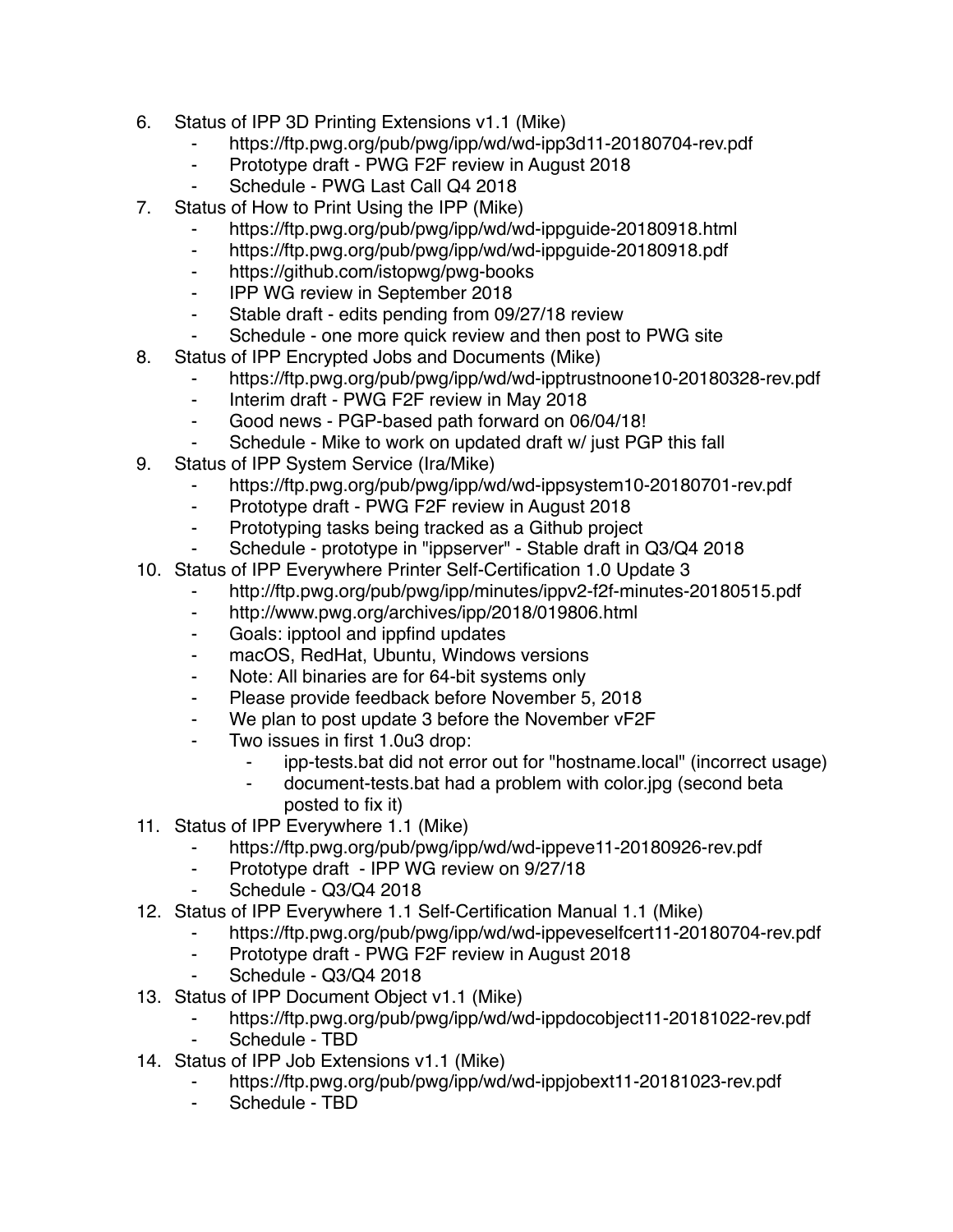- 15. Review of IPP HTTP Authentication best practices (Smith)
	- ⁃ https://ftp.pwg.org/pub/pwg/ipp/wd/wd-ippauth-20180913-rev.pdf
	- http://www.pwg.org/archives/ipp/2018/019766.html
	- ⁃ Interim draft PWG F2F review in August 2018
	- ⁃ IPP WG consensus to publish as PWG Best Practice
	- Cover page: still "working draft" at top right.
	- Section 1: Provide a run-down of auth methods that are discussed, say that SAML uses OAuth2
	- Section 4.x (OAuth)
		- Add discussion of SAML being used by many OAuth Authorization **Servers**
	- Section 5.1.1:
		- Line 265: "Since some tasks" (drop initial IPP)
		- ⁃ Lines 266-266: "... in later IPP operations for the duration of each task." or something like that
	- Section 5.2.1:
		- ⁃ The Printer does not provide an IPP response to authentication failures (which happen at the TLS or HTTP level
		- Add separate 5.2.x section for Authorization Failure, which means that the printer can return an IPP response message with an appropriate status.
		- ⁃ Line 283: "fails, THEN the Printer ..." (add "then")
		- Probably also a separate client section for authorization vs. authentication failures
	- Section 5.2.4:
		- Line 290: Reword "or fail the user" "or cause the operation to fail."
		- ⁃ Lines 289-290: Make a comma-separated list instead of and/or, and/or, etc.
		- Lines 293-204: Drop last sentence in second paragraph.
	- Section 5.2.5:
		- Add discussion of SAML (which isn't an HTTP authentication scheme but is often used as part of an OAuth workflow)
	- Section 7.2:
		- ⁃ Add at beginning: "The Client SHOULD use the most secure authentication method available for a Printer."
		- Item 6: "A Client using OAuth 2 SHOULD conform to the recommendations in ... [RFC7636] and ... [RFC8252]" (no subitems)
		- Lines 360-361: Drop last sentence in item 7
	- Section 7.3:
		- ⁃ Use "The following are the security considerations for an IPP Printer"
		- Each bullet "An IPP Printer SHOULD ..."
		- ⁃ Item 3: Make a single item "A Printer MUST support userprovisioned X.509 certificates that persist across power cycles and are not automatically renewed or replaced."
		- Maybe add an item references CA Forum recommendations with